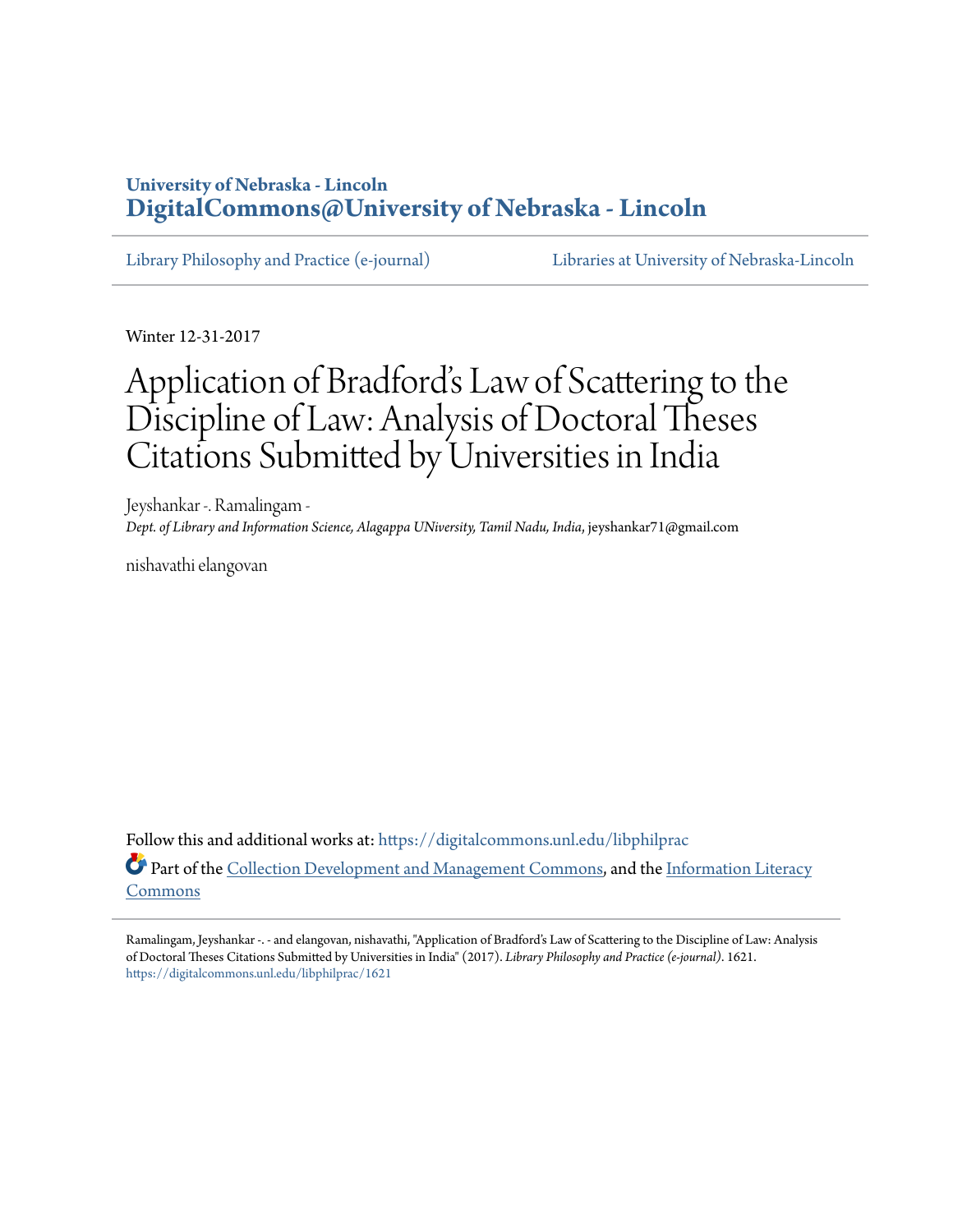# **Application of Bradford's Law of Scattering to the Discipline of Law: Analysis of Doctoral Theses Citations Submitted by Universities in India**

by

# **E. NISHAVATHI**

Librarian Dr. Ambedkar Government Law College, Chennai-600 104, Tamil Nadu, India. E-mail: e\_nishavathi@hotmail.com

#### **Dr. R. JEYSHANKAR**

Assistant Professor Department of Library and Information Science Alagappa University Karaikudi – 630 003, Tamil Nadu, India

E-mail: jeyshankar71@gmail.com

# **ABSTRACT**

*This study mainly examines the applicability and appropriateness of Bradford's Law of Scattering to the literature of law. It also ranks the most cited law journals by the research scholars. This study covers citation of journals provided by the law research scholars in their Doctoral Theses submitted to various universities in India, which are available at Shodhganga is the digital repository of Indian electronic theses and dissertations. This study examines 773 journals, containing 3187 citations collected from 252 doctoral theses. Rank list was prepared to identify the core journals in law. Top most preferred journals among the law research scholars are, American Journal of International Law (USA) with 5.24% of citation, followed by theJournal of Indian Law Institute (India) with 3.79% of citation and International and Comparative Law Quarterly (UK) with 2.66% of citation. Bradford's distribution pattern is not applicable with journal distribution pattern of law theses. Applicability of Bradford's law of scattering was tested with verbal, graphical and Leimkuhier model. The law found applicable with the value of multiplier*  $k = 6.67$ *.* 

**Keywords:** Bradford's law of scattering, core law journals, law literature, journal citations, journal ranking, law journals, Leimkuhier model, citation analysis.

# **1. INTRODUCTION**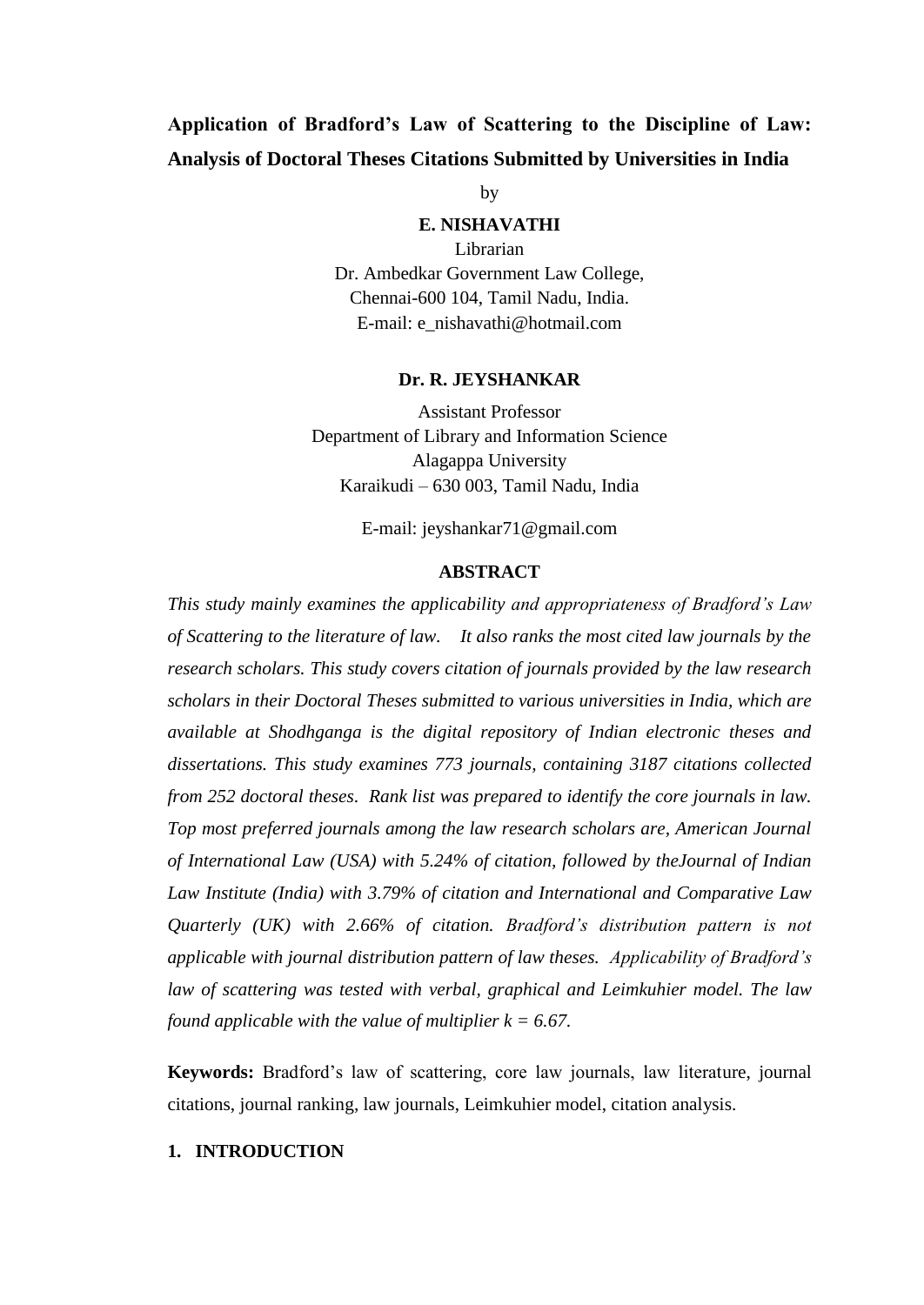Revolution in information and communication technology has resulted in changing the landscape of legal literature, emerging new fields of law, reporting channels, media and finding tools and search aids. This leads to an ever growing increase in the corpus of the legal literature. Law journals are inevitable in legal literature. Jurists, law professionals, Legal research scholar mostly use the law reports because it contains judicial opinions that are legally binding under the rule of *stare devises*. Articles in legal journals also form a source of reference to legal practitioner, students, and to judges and may provide information on subjects which are too new or too specialized. Articles will be a continuous source of reference over a longer period than other materials. Articles in legal journals have also been accepted by judges on several occasions because of their accuracy. In the fields of law there are a good number of journals published by commercial organizations, academic and professional bodies.

Generally legal journals are categorized as:

- 1. Academic journals : which will covers articles only
- 2. Law Reports: which will cover only the full text of case laws
- 3. Hybrid: This cover both articles and case laws. Some among them also cover statutory materials such as acts, amendments, rules, etc
- 4. Legislative materials: This includes acts, rules, notifications etc.

The 21<sup>st</sup> century moved forward, the difficulty of providing access to all of the intellectual materials necessary to sustain a vibrant law library become increasingly clear. The scope of legal publishing exploded and law libraries were expected to keep carried with all contemporary development within a limited funds. In this circumstance, bibliometric approaches that examine the citations found in dissertations and journal articles will help the librarian to identify the core journals, to understand the information use pattern of researcher, and to determine the information behavior of researchers. Hence this study focuses on identifying the core law journals by applying the Bradford's law of scattering in the disciplines of Law.

#### **2. LITERATURE REVIEW**

There are various aspects of literature available for Bradford's law analysis of scattering. Since its proclamation the law analyzed, retested, redefined, interpreted, compared, proposed and contributed various models for scattering. It created corpus of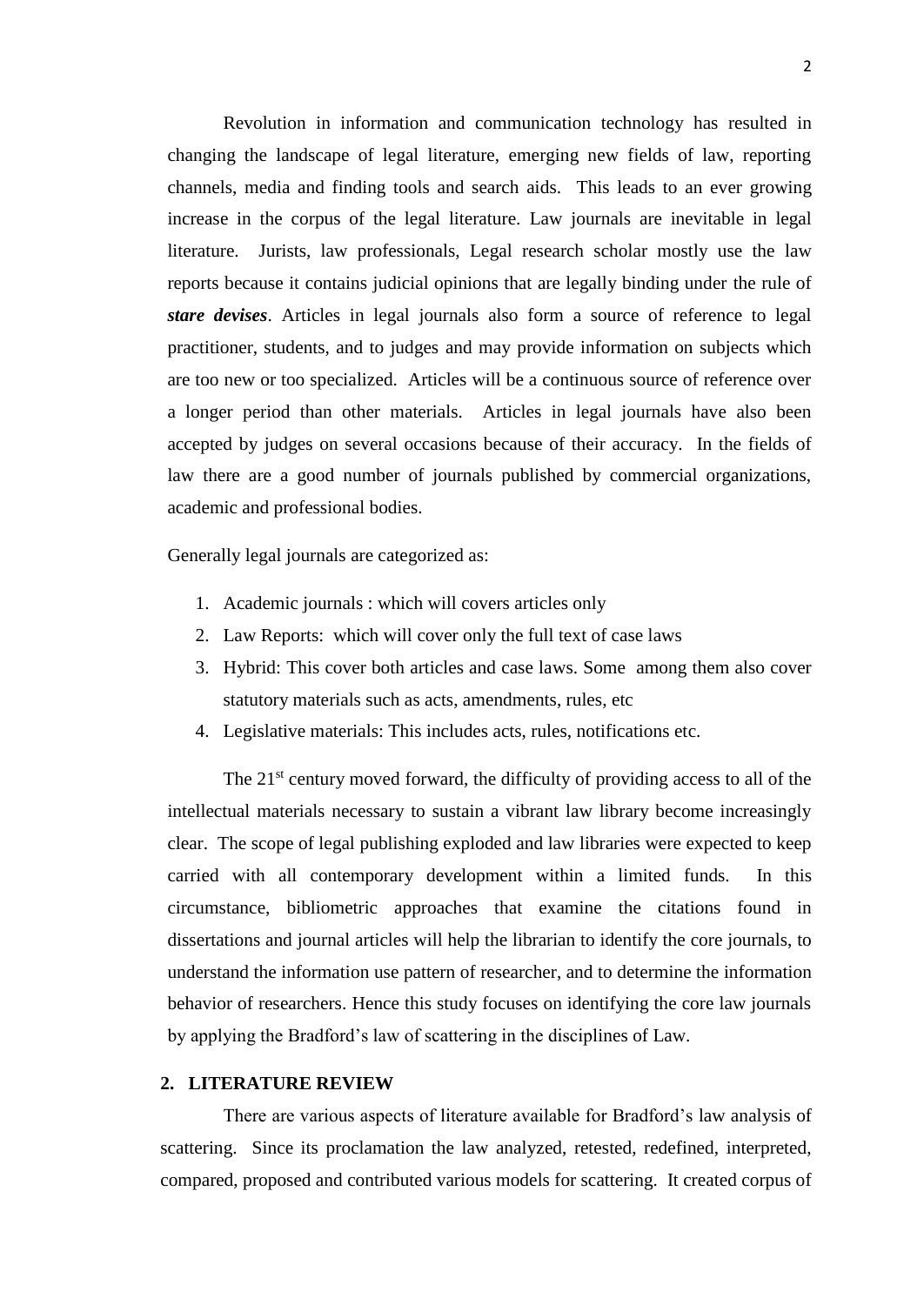literature. There are two approaches; verbal and graphical have been recognized in analyzing the law. Some of the notable analyses of verbal formulation of the law are propound by Leimkuhler, Goffman and Warren. The graphical representation of the law is analyzed by Kendall, Cole and Brooks. There are enormous literatures available on application of Bradford's law of scattering. Noteworthy studies are by Sengupta who prepared rank list of journals in the fields of medicine, biochemistry, physiology, microbiology, pharmacology, Maheswarapa and Prakash (1982) tested Bradford's law on botanical literature. ArjunLal and Panda tested the applicability of two approaches of Bradford's law of scattering on the data collected from 20 doctoral theses submitted to the Regendra Agricultural University, Bihar in the subject of plant pathology during 1980 - 1993. Pillai (2007) studied Bradford's Law on 11412 citations appeared in 71 doctoral theses awarded by Indian Institute of Science during 1999-2003. Dhanamjaya, Talawar. Mulla and Chowdappa (2011) analyzed 17151 citations in 137 doctoral theses in engineering and technology awarded in universities of Karnataka during 1961 to 2008. Joginder Singh Burman, Sheela (2011) prepared rank list of journals by analyzing 3052 citations from 33 dissertations available in Campus Law Centre Library, University of Delhi.

The above studies confirm the applicability of Bradford's law of scattering in different disciplines. This study tries to fill up the gap in literature in analyzing Bradford's law of scattering in the discipline of law.

#### **3. OBJECTIVES**

This study mainly aims to examine the appropriateness of Bradford's law of scattering in law journals available in the Ph.D dissertations.

The objectives of the study are,

- 1. To analyze the core journals referenced in the Ph.D. dissertations by Indian researchers;
- 2. To rank the cited journal and to check appropriateness of Bradford's Law of Scattering;
- 3. To study the phenomenon of scattering for citation data;
- 4. To study the chronological distribution of citations;
- 5. To find out most cited law journals in India.

# **4. SCOPE AND LIMITATION**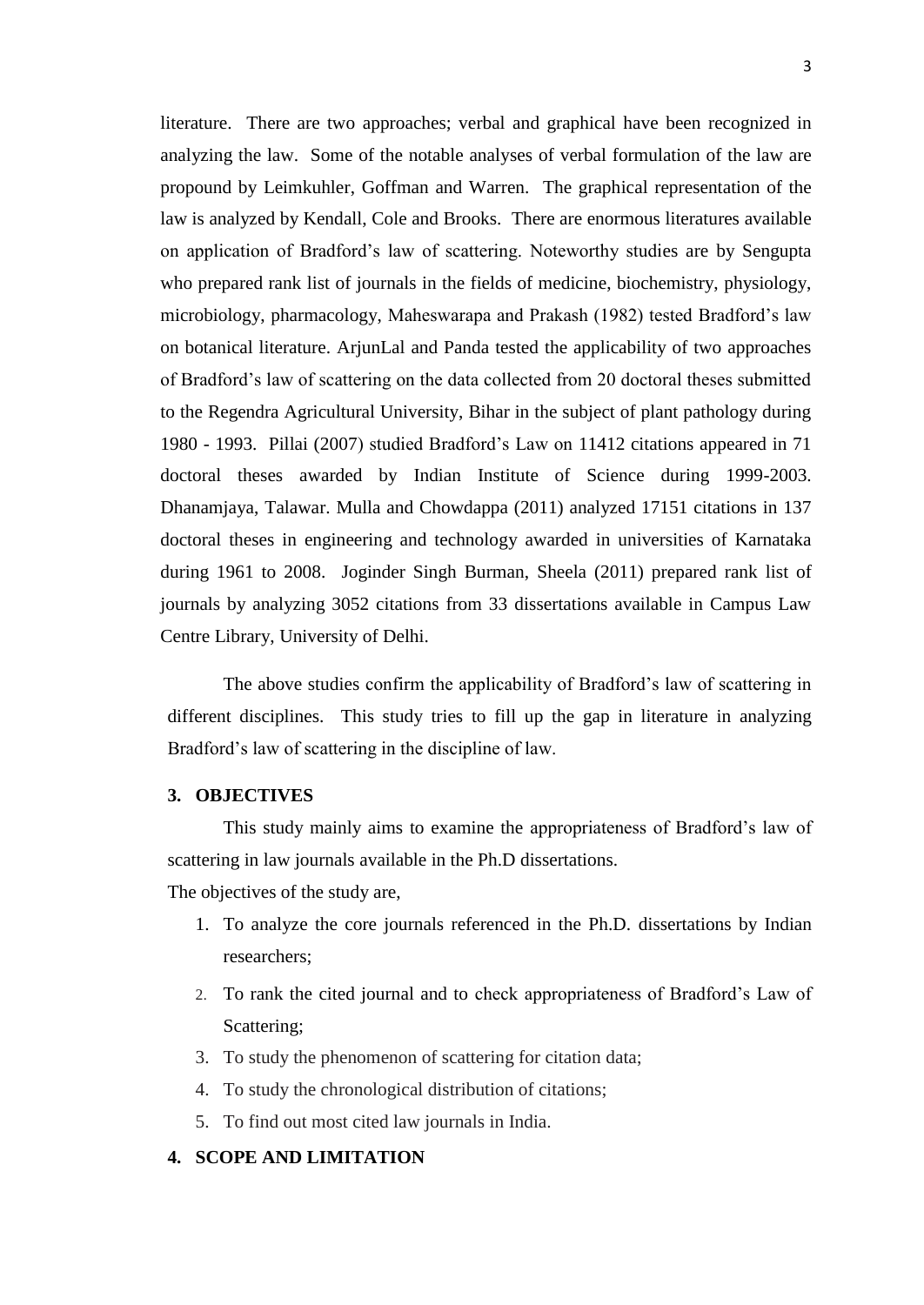The research was carried out on data available at Shodhganga database retrieved by the keywords law and legal studies. This study is limited to the doctoral theses submitted during the year 2010 – 2015 to Shodhganga database. It includes citation of journals referred in the doctoral theses and excludes other forms of citations such as books, newspaper, magazines etc. It also excludes chapter citations and case law citations appended in the Ph. D dissertations.

## **5. METHODOLOGY**

The present study is confined to the analysis of citations referred in the Ph.D theses accepted in the field of Law and Legal Studies for the award of doctoral degree by various Universities in India available in the public domain of Shodhganga database. The keywords law and legal studies were used to retrieve the relevant reference list of doctoral theses.

Source of data for this study is imported as Portable Document Format (PDF) file from the database of Shodhganga. Totally 281 doctoral theses were imported. 29 theses were excluded from the study due to technical problem occurred during downloading the data and language of theses. 18613 citations collected from 252 theses were converted from pdf to MS Excel file format for analyzing the data. Out of 18613 citations 3187 citations were journal articles and the remaining 15426 citations were removed from the database. Each record was checked for consistency, redundancy. Totally 914 journal titles were derived from 252 theses. The journal titles rendered in citations was checked for accuracy and completeness. It is observed that most of the researchers used abbreviation in rendering the journal titles and it is also observed that there is frequent change in titles of Law journals.

Blue book of abbreviation of legal journals and OCLC World Cat were utilized to check the uniformity in rendering of journal title, and to obtain first level of bibliography and subject coverage of the journals. 141 titles of the journals were eliminated from the study due to inaccurate and incomplete titles of the journals.

Generally, a legal research involves the analysis and / or interpretation of various Codes, Acts, Rules etc, and their implementation in the society. These constitute legal sources of research study which have a primary authority of law. However, there are certain legal sources which have a secondary authority of law. They include journals, reports, treaties, encyclopedia, dictionaries, commentaries and press release etc.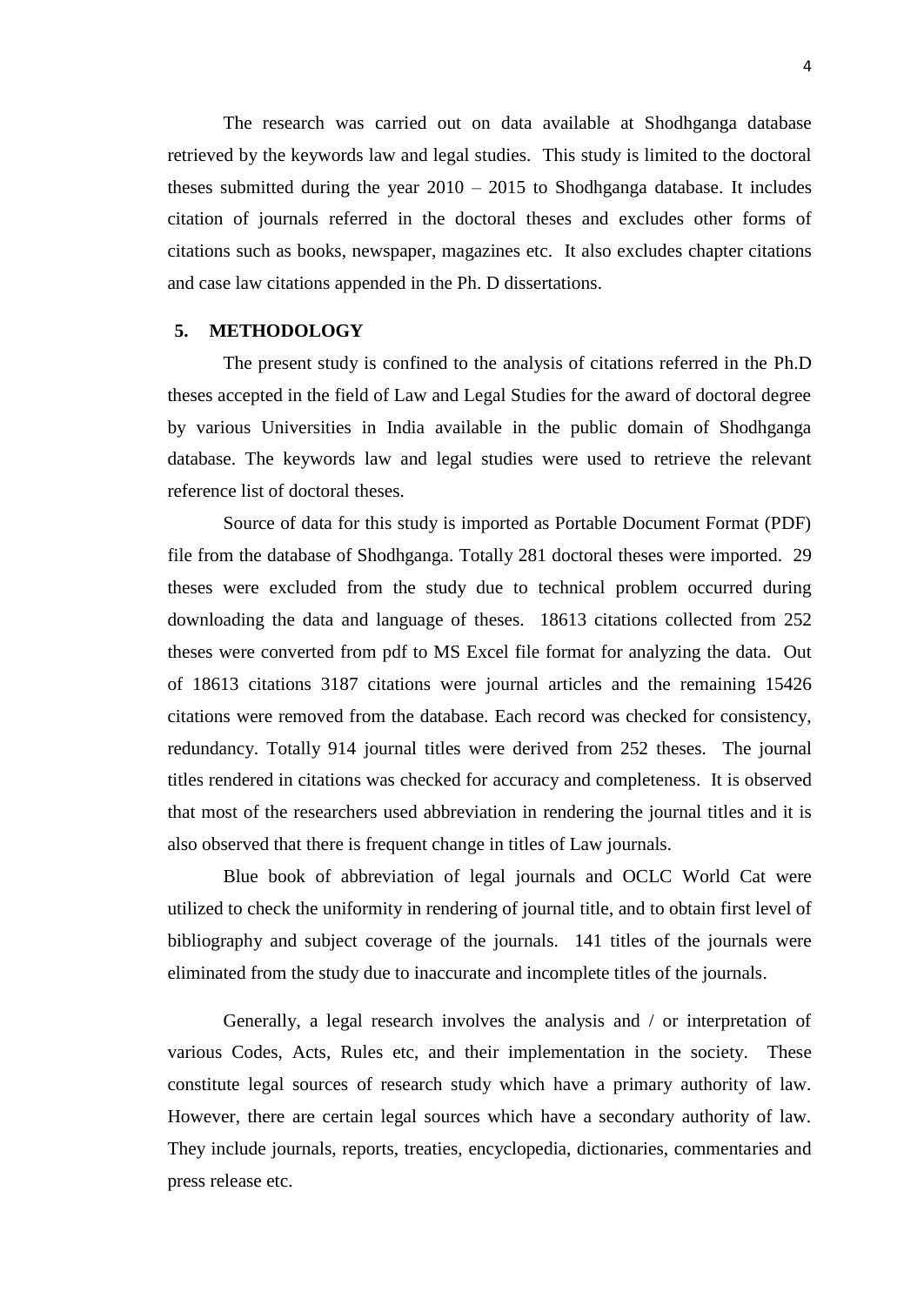# **6. DATA ANALYSIS AND INTERPRETATION**

| Sl. no        | Year          | No. of Ph.D<br>awarded |
|---------------|---------------|------------------------|
|               | 1965 - 1975   |                        |
| 2             | 1975 - 1985   | 8                      |
| $\mathcal{R}$ | 1985 - 1995   | 14                     |
|               | 1995 - 2005   | 44                     |
| 5             | $2005 - 2015$ | 185                    |
|               | <b>Total</b>  | 252                    |

**Table - 1. Chronological Distribution of Ph.D Awarded** 

The table 1 depicts the chronological distribution of Ph.D awarded by Indian Universities. It is observed that the number of Ph.D awarded is highest during the period 2005 – 2015.

| Sl. no | <b>Forms</b>                            | <b>Citation</b><br><b>Counts</b> | <b>Cumulative</b><br>No, of<br><b>Citations</b> | $%$ of<br><b>Citation</b> | <b>Cumulative %</b><br>of Citations | Rank           |
|--------|-----------------------------------------|----------------------------------|-------------------------------------------------|---------------------------|-------------------------------------|----------------|
| 1.     | <b>Books</b>                            | 8813                             | 8813                                            | 46.49%                    | 46.49%                              | $\mathbf{1}$   |
| 2.     | Journals                                | 3187                             | 12000                                           | 18.63%                    | 65.12%                              | $\overline{c}$ |
| 3.     | <b>Online Sources</b>                   | 2471                             | 14471                                           | 13.03%                    | 78.15%                              | 3              |
| 4.     | Reports                                 | 1113                             | 15584                                           | 5.87%                     | 84.03%                              | $\overline{4}$ |
| 5.     | Treaties                                | 683                              | 16267                                           | 3.60%                     | 87.63%                              | 5              |
| 6.     | <b>Press Release</b>                    | 576                              | 16843                                           | 3.04%                     | 90.67%                              | 6              |
| 7.     | <b>Assembly Resolution</b><br>& Debates | 309                              | 17152                                           | 1.63%                     | 92.30%                              | 7              |
| 8.     | <b>Statues</b>                          | 213                              | 17365                                           | 1.12%                     | 93.42%                              | 8              |
| 9.     | Acts & Manuals                          | 210                              | 17575                                           | 1.11%                     | 94.53%                              | 9              |
| 10.    | Conference                              | 173                              | 17748                                           | 0.91%                     | 95.44%                              | 10             |
| 11.    | Magazines                               | 164                              | 17912                                           | 0.87%                     | 96.31%                              | 11             |
| 12.    | Circulars &<br>Resolutions              | 143                              | 18055                                           | 0.75%                     | 97.06%                              | 12             |
| 13.    | <b>Reference Sources</b>                | 100                              | 18155                                           | 0.53%                     | 97.59%                              | 13             |
| 14.    | <b>Judicial Decisions</b>               | 100                              | 18255                                           | 0.53%                     | 98.11%                              | 14             |

**Table - 2 Citation Counts of the Legal Sources (Bibliographical Form)**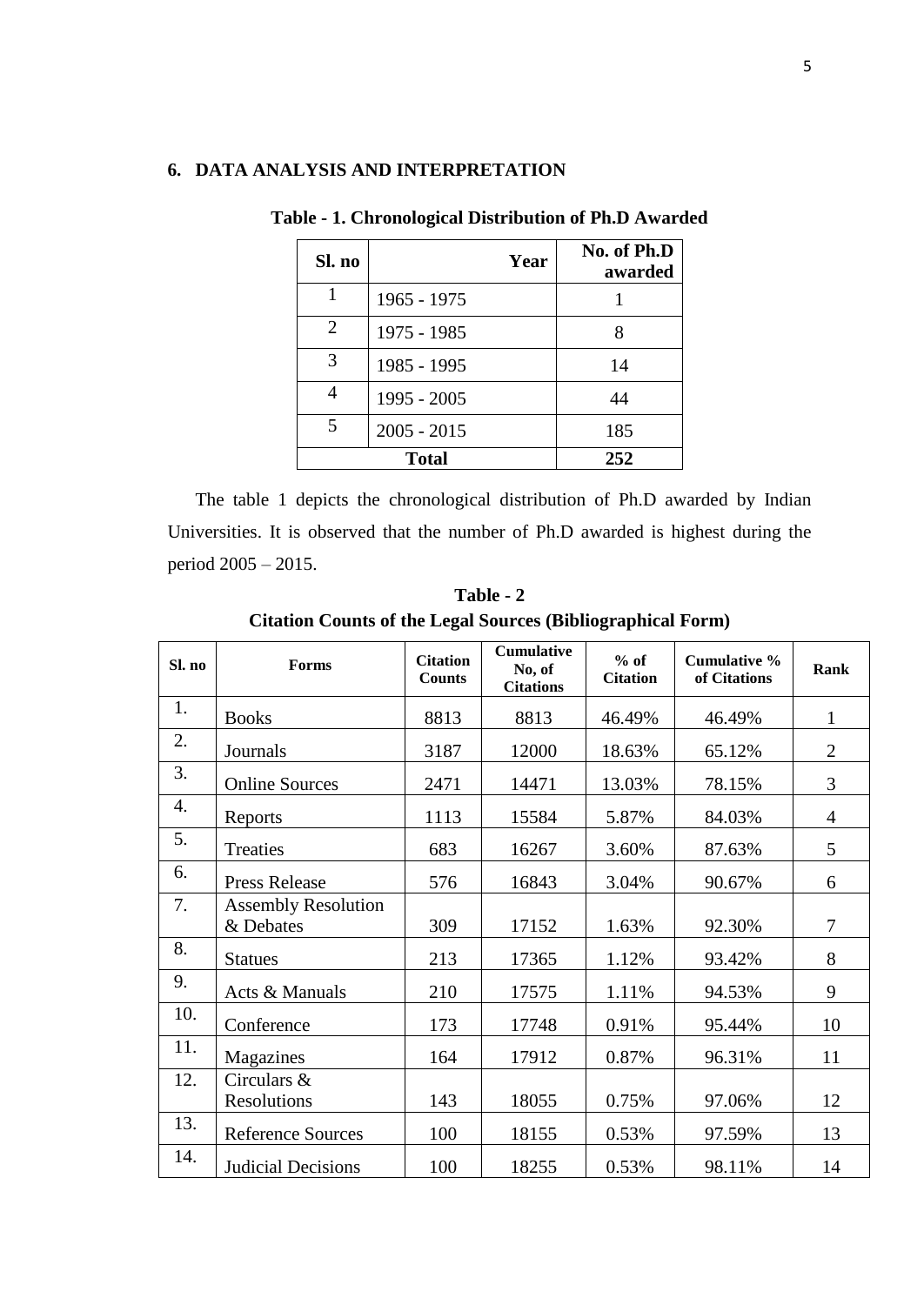| 15. | <b>Other Languages</b>          | 71             | 18326 | 0.37%   | 98.49%  | 15 |
|-----|---------------------------------|----------------|-------|---------|---------|----|
| 16. | <b>Other Documents</b>          |                |       |         |         |    |
|     | (Policy Statement,<br>Plan Doc) | 63             | 18389 | 0.33%   | 98.82%  | 16 |
| 17. | <b>Standards</b>                |                |       |         |         |    |
|     | &Technicalpaper                 | 59             | 18448 | 0.31%   | 99.13%  | 17 |
| 18. | Unpublished Theses              | 47             | 18495 | 0.25%   | 99.38%  | 18 |
| 19. | <b>Working Papers</b>           | 19             | 18514 | 0.10%   | 99.48%  | 19 |
| 20. | Interviews                      | 14             | 18528 | 0.07%   | 99.55%  | 20 |
| 21. | <b>Occasional Papers</b>        | 12             | 18540 | 0.06%   | 99.62%  | 21 |
| 22. | <b>Inaugural Address</b>        | 11             | 18551 | 0.06%   | 99.68%  | 22 |
| 23. | <b>Archival Sources</b>         | 11             | 18562 | 0.06%   | 99.73%  | 22 |
| 24. | <b>Editorial Comments</b>       | 9              | 18571 | 0.05%   | 99.78%  | 23 |
| 25. | Unpublished<br>Manuscripts      | 8              | 18579 | 0.04%   | 99.82%  | 24 |
| 26. | <b>Official Records</b>         | 8              | 18587 | 0.04%   | 99.87%  | 24 |
| 27. | Letters                         | 6              | 18593 | 0.03%   | 99.90%  | 25 |
| 28. | Pamphlets                       | 6              | 18599 | 0.03%   | 99.93%  | 25 |
| 29. | <b>Ml</b> Dissertations         | 3              | 18602 | 0.02%   | 99.95%  | 26 |
| 30. | <b>Briefs</b>                   | 3              | 18605 | 0.02%   | 99.96%  | 26 |
| 31. | Reviews                         | $\overline{3}$ | 18608 | 0.02%   | 99.98%  | 26 |
| 32. | Manuscripts                     | $\overline{2}$ | 18610 | 0.01%   | 99.99%  | 27 |
| 33. | <b>Statements</b>               | $\mathbf{1}$   | 18611 | 0.01%   | 99.99%  | 28 |
| 34. | Newsletter                      | $\mathbf{1}$   | 18612 | 0.01%   | 100.00% | 28 |
| 35. | <b>CBS</b> News                 |                | 18613 | 0.01%   | 100.00% | 28 |
|     | <b>Total</b>                    | 18613          |       | 100.00% |         |    |

Table 2 displays the bibliographical form of documents found in the citation. It is evident that Books (8813) are the most preferred medium of all the forms followed by Journals (3187), Online sources (2491) and reports (1113).

**Table 3.Contribution of Universities to the Shodhganga Database**

| S. No     | <b>Universities</b>              | No of theses |
|-----------|----------------------------------|--------------|
|           | <b>Aligarh Muslim University</b> |              |
| 2         | University of Burden             | 42           |
| 3         | University of Mysore             | 39           |
| $\Lambda$ | Maharshi Dayanad University      |              |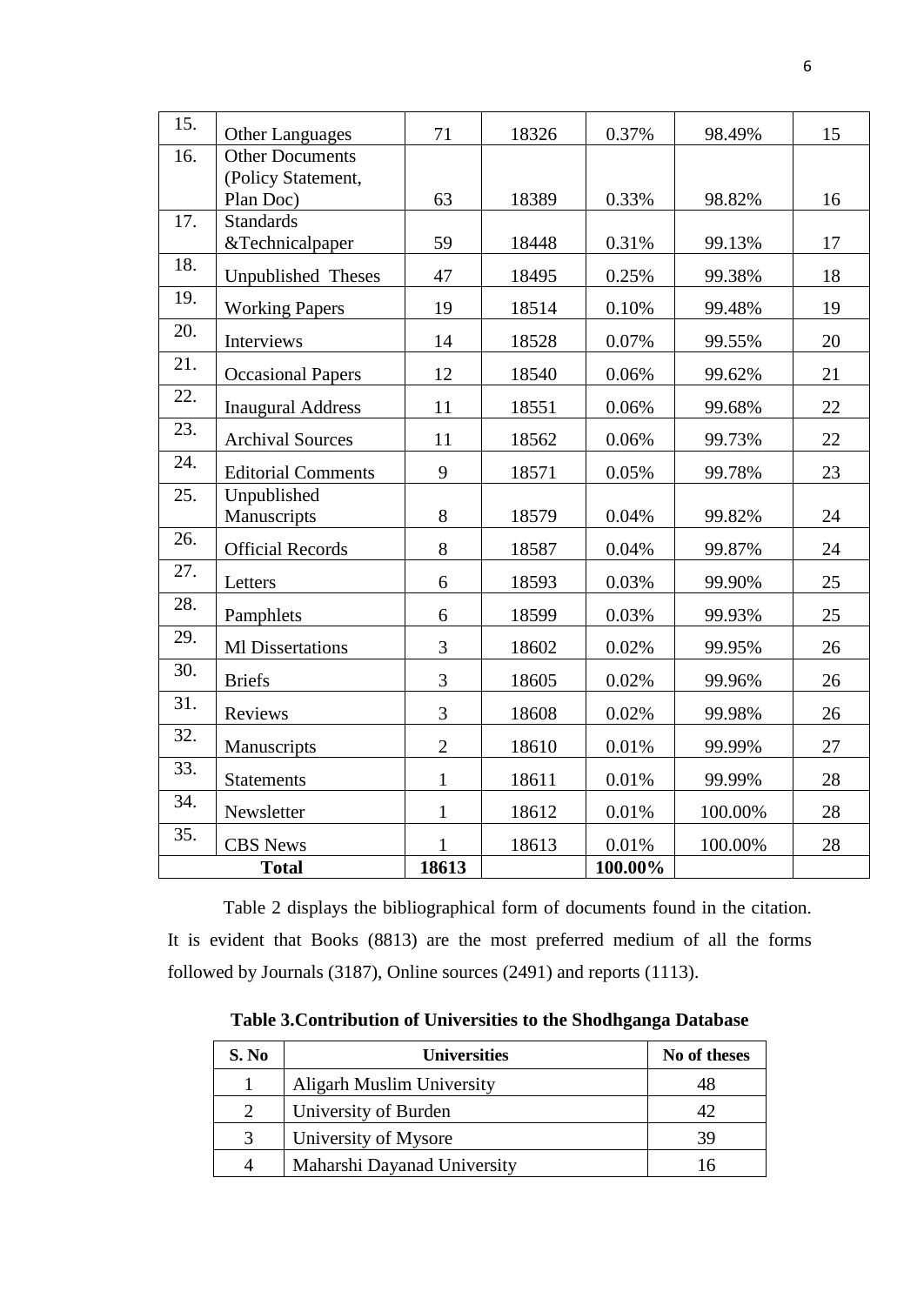| 5  | Cochin University of Science and Technology | 14 |
|----|---------------------------------------------|----|
| 6  | Kurushetra University                       | 12 |
| 7  | Dr. Hari Singh GourVishwavidhyalay          | 8  |
| 8  | Punjabi University                          | 8  |
| 9  | Five Universities produced 6 theses         | 30 |
| 10 | Two Universities produced 5 theses          | 10 |
| 11 | Three Universities produced 4 theses        | 12 |
| 12 | One University produced 3 theses            | 3  |
| 13 | Two Universities produced 2 theses          | 4  |
| 14 | Universities produced one thesis            | 6  |
|    | <b>Total</b>                                |    |

The values enumerated in the table 3 describe about the theses submitted by the Universities in the subject of Law and Legal Studies to the Shodhganga database. Aligarh Muslim University, University of Burden and University of Mysore contribute 45, 42 and 39 theses respectively to the Shodhganga.

Descriptive statistics such as citation counts, percentile was used to analysis the subject area of citing documents, rant list of journals. Verbal and graphical formulations of Bradford's law of scattering was employed to examine its appropriateness in law. Leimkuhier model also used to find out the core journals in law.

**Bradford's law of scattering:** Bradford first formulated his law in 1934. It was published in his first book entitled "Documentation" in the year 1948 and received wide attention. According to him "if scientific periodicals are arranged in order of decreasing productivity of articles on a given subject, they may be divided into a nucleus of periodicals more particularly devoted to the subject and several groups or zones maintaining the same number of articles as the nucleus where the number of periodicals in the nucleus and the succeeding zones will be as 1: n:  $n^2$  where n is the multiplier."This is also known as Bradford's verbal expression of law of scattering.

Bradford also plotted graphs of the cumulative number of source items (R) versus the logarithms of the cumulative number of journals (log n). The resulting graph is called as "Bradford Bibliograph." Thus Bradford's law of scattering consists of verbal formulation of theoretical speculation; and the graphical representation by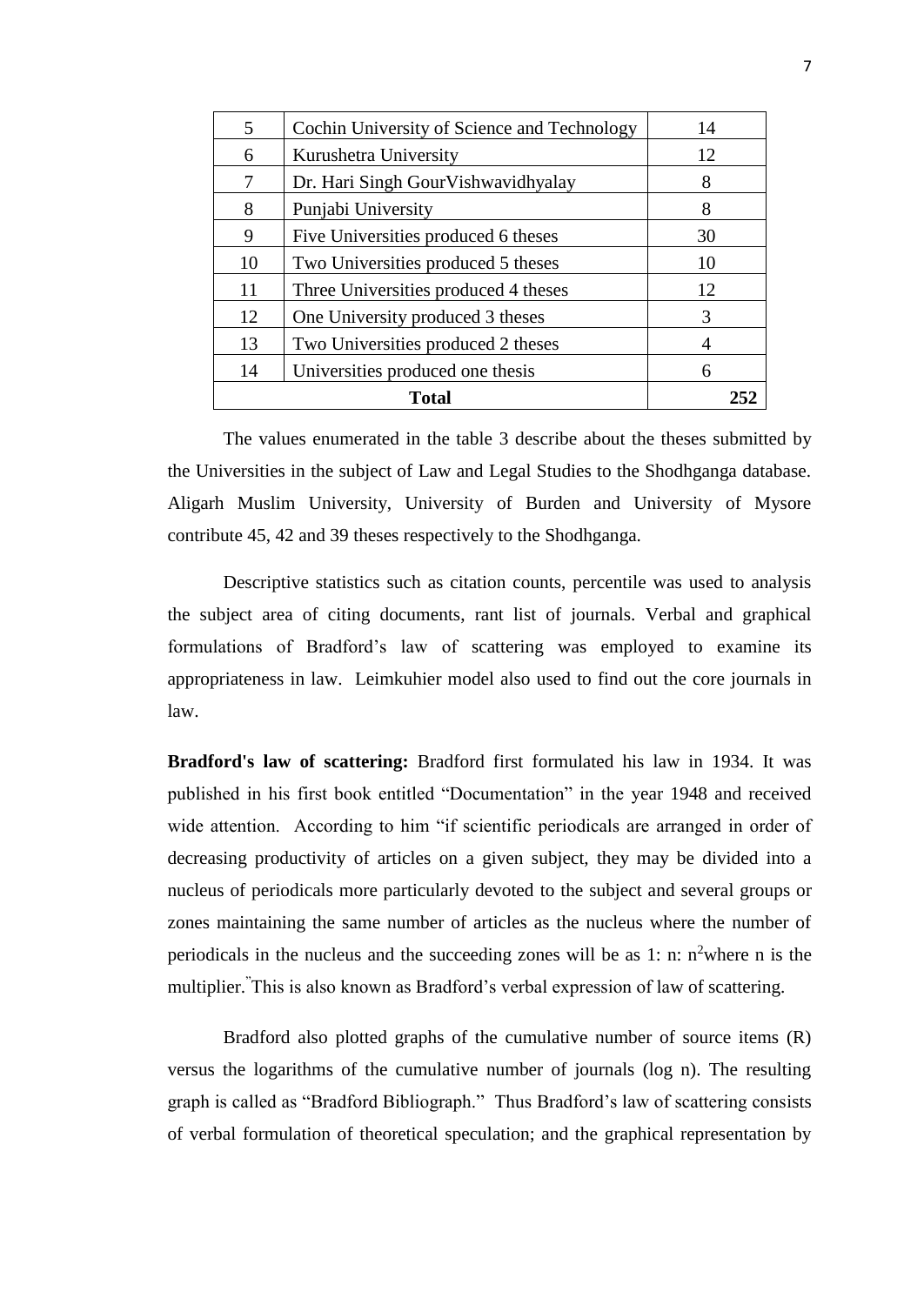plotting empirical data. Bradford's verbal formulation is not mathematically identical with the graphical representation.

**Bradford Scattering Phenomenon:**Based on the graphical formulation, scattering phenomenon was derived as,  $F(X) = a + b \log x$ , where  $F(X)$  is the cumulative number of citations contained in the first X or first Zone. x is the most productive journals, "a" and "b" are constants.

Bradford law of scattering has great significance to librarians, information professionals, administrators and policy makers in collection development particularly selection of sources of information to purchase or subscribe and materials to weed out. This helps to achieve maximum utilization of limited resources allocation to the libraries. A rank list of journals cited by research scholars in their Ph.D theses was prepared and Journals were arranged in their decreasing order of citation count. Totally 38 rank was awarded to the journals. The total number of journals observed in the present study was 773 and the number of citations to journals was 3187. It is observed from the annexure 1 that the first 10 journals in the rank list contribute more than 25% of total journal citations. The first 49 journals in the rank list contribute 50 % of total journal citations. These 49 journals can be considered as mostly cited journals by the researchers. It is also obvious from the table that 75% of total citations are contributed by the first 188 journals. The remaining 25% of citation are scattered among the 585 journals.

| Rank           | <b>Title of The Journal</b>                                 | Country      | <b>Citations</b> | <b>Cumulative</b><br>no of<br>citation | $%$ of<br><b>Citations</b> | <b>Cumulative</b><br>% of<br><b>Citations</b> |
|----------------|-------------------------------------------------------------|--------------|------------------|----------------------------------------|----------------------------|-----------------------------------------------|
| 1              | American Journal of<br><b>International Law</b>             | <b>USA</b>   | 167              | 167                                    | 5.24%                      | 5.24%                                         |
| $\overline{2}$ | Journal o Indian Law<br>Institute                           | <b>INDIA</b> | 121              | 288                                    | 3.80%                      | 9.04%                                         |
| 3              | <b>International And</b><br>Comparative Law<br>Quarterly    | UK.          | 85               | 373                                    | 2.67%                      | 11.70%                                        |
| $\overline{4}$ | <b>AIR</b>                                                  | <b>INDIA</b> | 77               | 450                                    | 2.42%                      | 14.12%                                        |
| 5              | Indian Bar Review (P)<br>Journal of Bar Council Of<br>India | <b>INDIA</b> | 74               | 524                                    | 2.32%                      | 16.44%                                        |
| 6              | <b>Economic And Political</b><br>Weekly                     | <b>INDIA</b> | 64               | 588                                    | 2.01%                      | 18.45%                                        |

**Table 4. Rank List of Top 20 Journals in Law**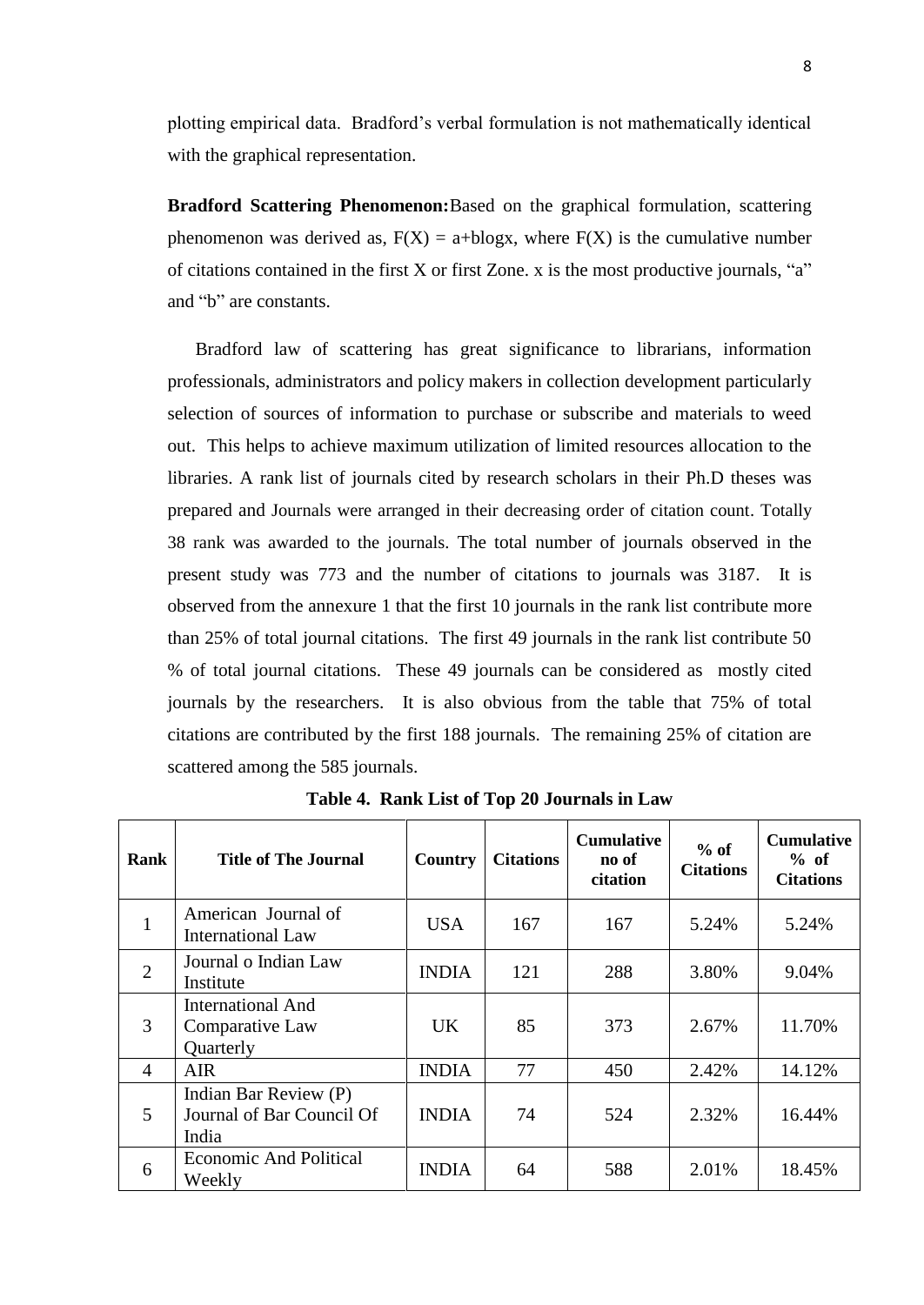| $\overline{7}$ | Cochin University Law<br>Review (CULR)                           | <b>INDIA</b> | 55 | 643  | 1.73% | 20.18% |
|----------------|------------------------------------------------------------------|--------------|----|------|-------|--------|
| $\overline{7}$ | <b>Supreme Court Cases</b>                                       | <b>INDIA</b> | 55 | 698  | 1.73% | 21.90% |
| 8              | Criminal Law Journal                                             | <b>INDIA</b> | 53 | 751  | 1.66% | 23.56% |
| 9              | Indian Journal of<br><b>International Law</b>                    | <b>INDIA</b> | 40 | 791  | 1.26% | 24.82% |
| 10             | <b>Harvard Law Review</b>                                        | <b>USA</b>   | 39 | 830  | 1.22% | 26.04% |
| 11             | <b>Modern Law Review</b>                                         | <b>UK</b>    | 36 | 866  | 1.13% | 27.17% |
| 12             | <b>British Year Book of</b><br><b>International Law</b>          | <b>UK</b>    | 35 | 901  | 1.10% | 28.27% |
| 13             | Human Rights Quarterly                                           | <b>USA</b>   | 33 | 934  | 1.04% | 29.31% |
| 13             | Yale Law Journal                                                 | <b>USA</b>   | 33 | 967  | 1.04% | 30.34% |
| 14             | Indian Journal of Marketing                                      | <b>INDIA</b> | 30 | 997  | 0.94% | 31.28% |
| 15             | Journal of Intellectual<br><b>Property Rights</b>                | <b>INDIA</b> | 28 | 1025 | 0.88% | 32.16% |
| 16             | American Journal of<br>Comparative Law,                          | <b>USA</b>   | 26 | 1051 | 0.82% | 32.98% |
| 16             | <b>Supreme Court Journal</b>                                     | <b>INDIA</b> | 26 | 1077 | 0.82% | 33.79% |
| 17             | Company Law Journal                                              | <b>INDIA</b> | 24 | 1101 | 0.75% | 34.55% |
| 17             | European Intellectual<br><b>Property Review</b>                  | <b>UK</b>    | 24 | 1125 | 0.75% | 35.30% |
| 17             | Law Quarterly Review                                             | <b>UK</b>    | 24 | 1149 | 0.75% | 36.05% |
| 17             | New Law Journal                                                  | <b>UK</b>    | 24 | 1173 | 0.75% | 36.81% |
| 18             | California Law Review                                            | <b>USA</b>   | 23 | 1196 | 0.72% | 37.53% |
| 18             | Indian Journal of<br>Criminology                                 | <b>INDIA</b> | 23 | 1219 | 0.72% | 38.25% |
| 19             | Harvard International Law<br>Journal                             | <b>USA</b>   | 21 | 1240 | 0.66% | 38.91% |
| 19             | Journal of Marriage And<br>Family                                | <b>USA</b>   | 21 | 1261 | 0.66% | 39.57% |
| 19             | Nyaya Deep                                                       | <b>INDIA</b> | 21 | 1282 | 0.66% | 40.23% |
| 20             | <b>Consumer Protection And</b><br><b>Trade Practices Journal</b> | <b>INDIA</b> | 19 | 1301 | 0.60% | 40.82% |

Table 4 illustrate the rank list of top 20 journals. It is evident from the table that American Journal of International Law was the most cited and ranked first with citation counts of 167 and 5.24%. Journal of Indian Law Institute occupied 2nd rank with 121 citation counts followed by International and Comparative Law Quarterly with 85 citation counts.The least cited was consumer Protection and Trade Practices Journal ranked 20<sup>th</sup> with19 citation count.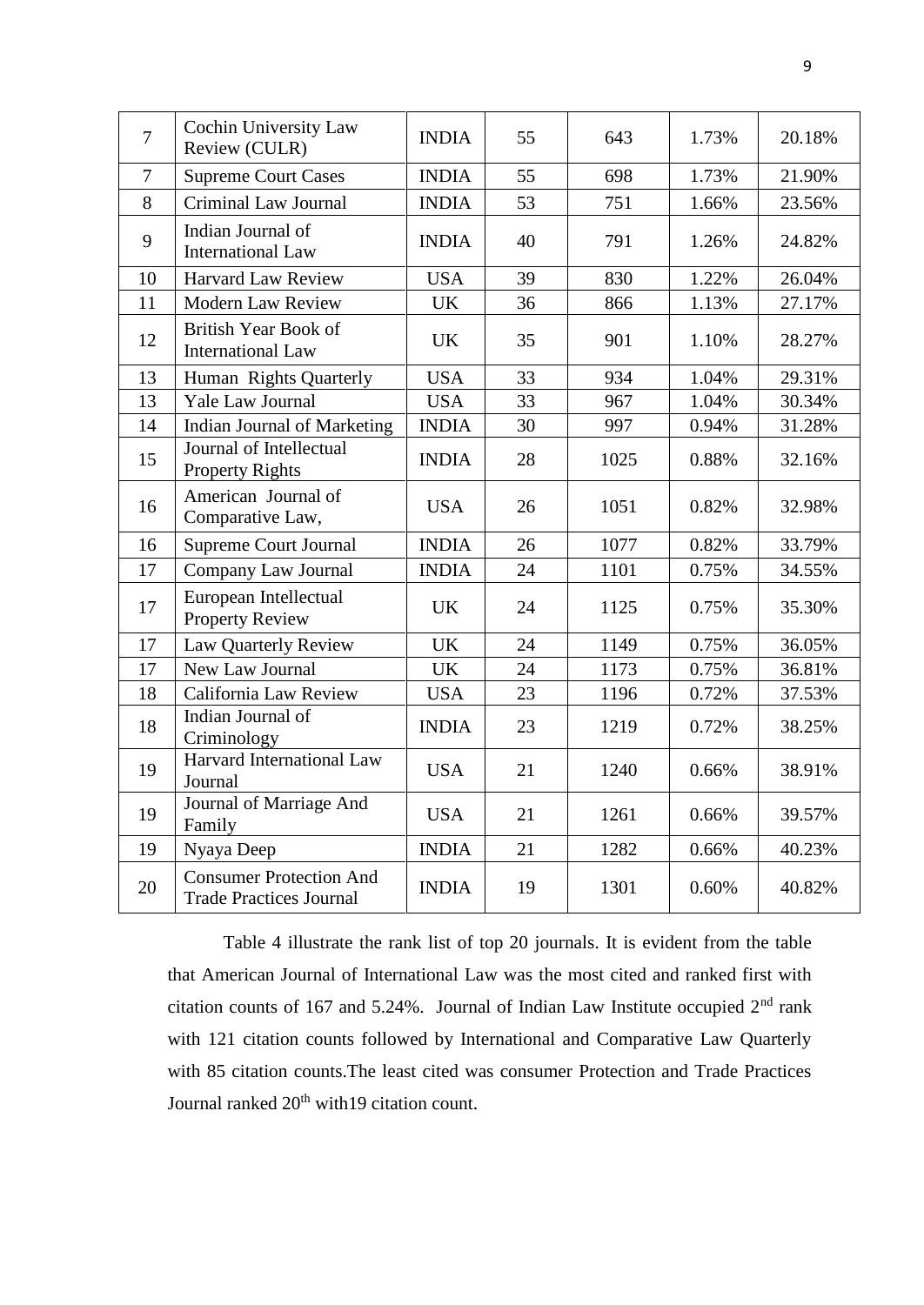These top 20 journals contribute more than 40% of total journal citations in Law. From the above table the  $7<sup>th</sup>$  rank was shared by 2 journals. The  $16<sup>th</sup>$ ,  $17<sup>th</sup>$ , 18th and  $19<sup>th</sup>$  rank also shared by 2, 4, 2, and 3 journals respectively.

It is surprising to have the most cited journals published fromUSA, India, and UK. Among top 20 journals India contributes more than 50% of citations, USA and UK contributes 28 and 21 percentage of citations respectively. It shows that research scholars in Law mainly depend upon literature published from India, USA and U.K. for their information requirements.

**Productivity of Journals in Law:** The productivity of journals in Law is measured by dividing the total number of citations into four equal categories.

| <b>Range of</b><br><b>Citations</b> | Number of<br>journals<br>covered | Number of<br><b>Citations</b> | <b>Cumulative</b><br>no of<br><b>Citations</b> | $%$ of<br><b>Journals</b> | Average<br>Productivity<br>of Journals |
|-------------------------------------|----------------------------------|-------------------------------|------------------------------------------------|---------------------------|----------------------------------------|
| $1 - 25$                            | 10                               | 791                           | 791                                            | 1.30                      | 79.1                                   |
| $26 - 50$                           | 40                               | 823                           | 1614                                           | 5.17                      | 20.57                                  |
| $51 - 75$                           | 147                              | 806                           | 2420                                           | 19.01                     | 5.48                                   |
| $76 - 100$                          | 576                              | 767                           | 3187                                           | 74.51                     | 1.33                                   |
| <b>Total</b>                        | 773                              | 3187                          |                                                | 99.99                     | 4.12                                   |

**Table 5: Range of Citations of Law Journals:**

Table 5 depicts the ranges of citations of law journals. It is clear found that Law the first 25% of citations are covered by the first 10 journals with an average productivity of 79.1 citations per journal which have high productivity. The second, third and fourth group of citations are covered by 40,147, and 576 journals respectively. This trend shows the decreasing productivity of cited journals in Law.

**Chronological Distribution of Journal Citations:** Table 3 reveals that maximum number of citations (55.53%) is cited during the year 1990 to 2009, followed by the period 1970 - 1989 accounting for 823 (25.82%) citations. The other period groupings are in decreasing trend. This clearly shows that the Law researchers are in need of recent information for their research work. Very small percent of references are cited which are published about a century ago.

**Table 6 Chronological Distribution of Journal Citations:**

| Year | No of<br>Citations | <b>Cumulative</b><br>no of<br>Citations | $%$ of<br><b>Citation</b> | <b>Cumulative</b><br>$%$ of<br>citation |
|------|--------------------|-----------------------------------------|---------------------------|-----------------------------------------|
|------|--------------------|-----------------------------------------|---------------------------|-----------------------------------------|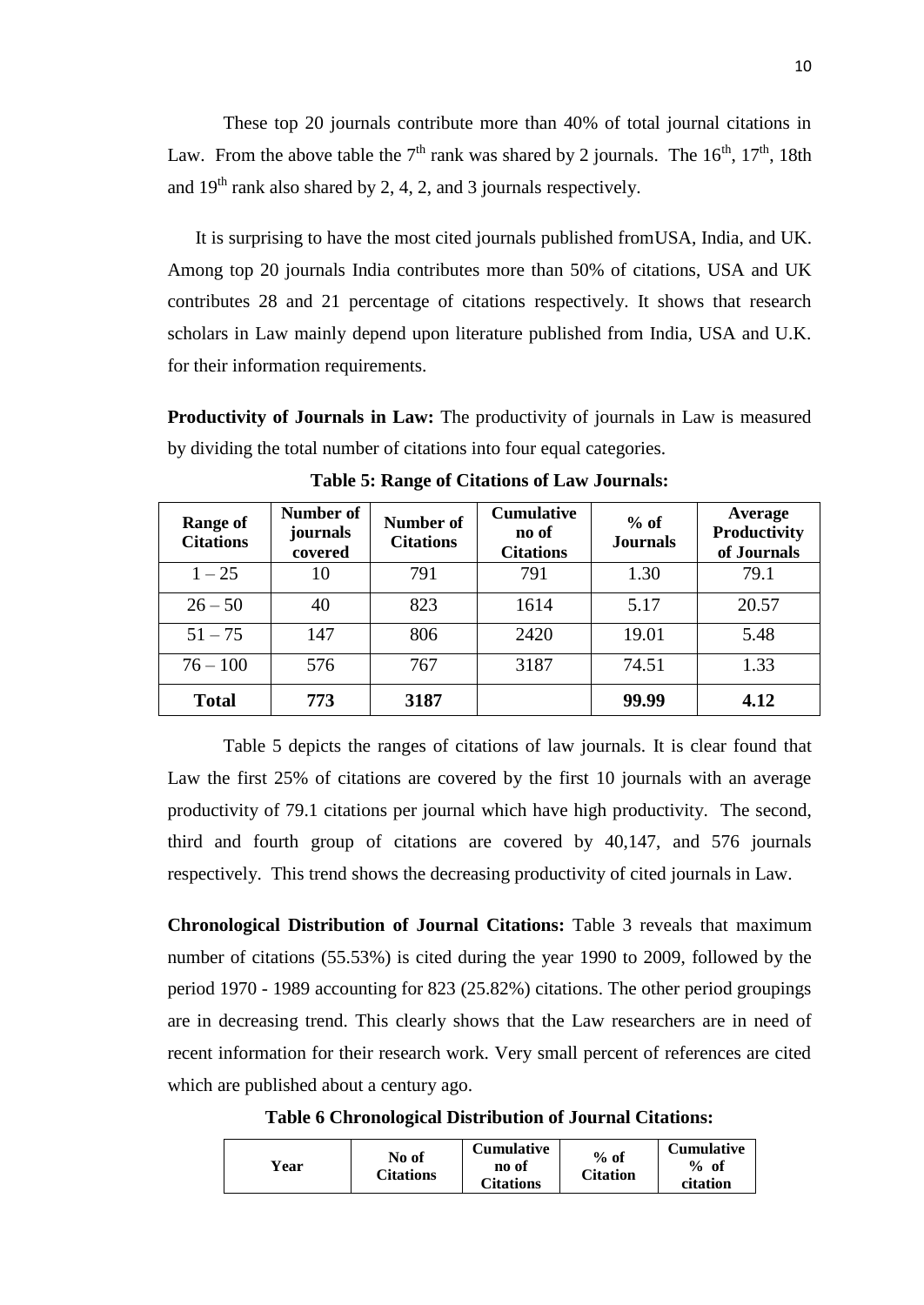| $1600 - 1700$ | 2    | 3    | 0.06       | 0.09   |
|---------------|------|------|------------|--------|
| $1800 - 1899$ | 8    | 10   | 0.25       | 0.31   |
| $1900 - 1929$ | 38   | 48   | 1.19       | 1.50   |
| $1930 - 1949$ | 75   | 123  | 2.35       | 3.85   |
| $1950 - 1969$ | 343  | 466  | 10.76      | 14.62  |
| $1970 - 1989$ | 823  | 1289 | 25.82      | 40.44  |
| $1990 - 2009$ | 1770 | 3059 | 55.53      | 95.98  |
| $2009 - 2013$ | 79   | 3138 | 2.47       | 98.469 |
| Year not      |      |      |            |        |
| mentioned     | 49   | 3187 | 1.53       | 100    |
| <b>Total</b>  | 3187 |      | <b>100</b> |        |

**Appropriateness of Bradford's Law of Scattering:**

**Verbal Formulation:** Rank list of law journals was prepared to check the appropriateness of the law. The journals were arranged and ranked according to decreasing frequency of citation counts. Annexure 1 depicts the rank list of journals arranged according to the decreasing order of citation counts along with their cumulative number of citations, percentage of journals. 773 journals were divided into three zones. The Bradford's multiplier factor was arrived at by dividing journals of a zone by its preceding zone. Bradford's multiplier was expressed as the ratio of the number of journals in any group to the number of journals in any immediately preceding. 1: n:  $n^2$ . The scattering of journals and corresponding number of citations in the three zones along with the value of Bradford multipliers are shown in Table 7.

| Zone                        | No of<br>citations | No of<br><b>Journals</b> | $%$ of<br><b>Journals</b> | <b>Cumulative</b><br>No. of<br><b>Citations</b> | <b>Cumulative</b><br>No. of<br><b>Journals</b> |
|-----------------------------|--------------------|--------------------------|---------------------------|-------------------------------------------------|------------------------------------------------|
|                             | 1025               | 17                       | 2.19                      | 1025                                            |                                                |
| $\mathcal{D}_{\mathcal{L}}$ | 1133               | 107                      | 13.84                     | 2158                                            | 124                                            |
| 3                           | 1029               | 649                      | 83.94                     | 3187                                            | 773                                            |
| <b>Total</b>                | 3187               | 773                      |                           |                                                 |                                                |

**Table 7.Scattering of journals and citations over Bradford Zone**

Thus, the ratios of journals contributing approximately the same number of articles in the core group and succeeding zones = 17: 107: 649. The Bradford's multiplier factor (BMF) was arrived at by dividing number of journal titles of a zone by its preceding zone.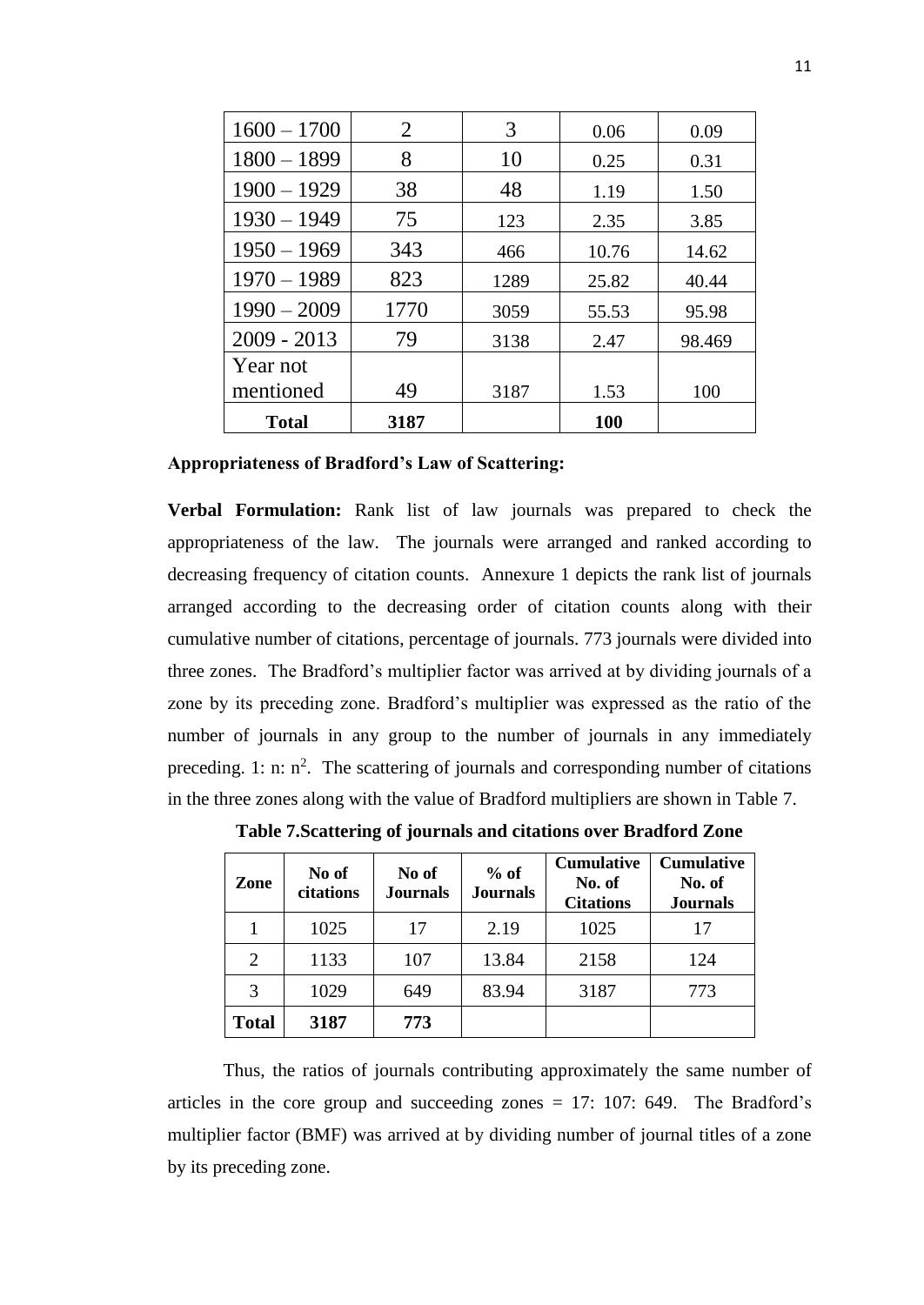$BMF=(107/17) + (649/107)/2 = 6.29 + 6.06/2 = 12.35/2 = 6.17$ 

Thus 1: n:  $n^2$  = 17: 17X6.17: 17X  $(6.17)^2$  = 17: 105.05: 17X38.06 = **17: 105.05: 647.17**

The basis for choosing the three zones was to minimize the percentage error in distribution of citation count. The percentage of error was calculated as

 $(17+(17X6.17)+(17X 6.17<sup>2</sup>)-(17+107+649)) = (17+104.89+647.17)-(773) = (769$ – 773) **= -3.93.** Thus the ratio 17:107: 649 does not fit into the Bradford's distribution.

**Leimkuhler model:** Leimkuhler developed a model based on Bradford's verbal formulation as:R (r) = a log (1+br) Where R (r) is the cumulative number of articles contributed by journals ranked 1 through r,a and bareparameters.Egghe explains that  $a=\frac{y_o}{\ln a}$  $\frac{y_o}{\log k}$  and  $b = \frac{k-1}{r_o}$  $rac{1}{r_o}$  and k is the Bradford multiplier factor calculated as  $k =$  $(e^{g} X Y_m)^{1/P}$ 

Wheree<sup>g</sup> is Euler's number having 1.781

 $y_m$  is the number of citations of rank one journal. In this studyy<sub>m</sub>= 167.

P is the Bradford groups or number of zone = 3

Thus  $k = (1.781x167)^{1/3} = (297.427)^{1/3} = 6.67 = k = 6.67$ 

 $Y_0 = \frac{A}{R}$  $\frac{A}{P}$  where A denotes the total number of citations. A = 3187

Where P denotes number of zones.  $P = 3$ 

 $Y_0 = 1062.33$ 

 $R<sub>o</sub>$  = number of journals in the nucleus of Bradford. It is calculated as follows,

$$
r_o = \frac{T(k-1)}{(k^P - 1)}
$$

Where T stands for Total number of Journals  $= 773$ 

$$
r_0 = \frac{773(6.67-1)}{(6.67)^3 - 1} = \frac{773(5.67)}{296.74 - 1} = \frac{4382.91}{295.74} = 14.82 = r_0 = 14.82
$$
  

$$
a = \frac{y_0}{\log k} = \frac{1062.33}{0.824125834} = 1289.04 ; b = \frac{k-1}{r_0} = \frac{6.67-1}{14.82} = \frac{5.67}{14.82} = 0.38
$$

Different Bradford zone can be obtained used the value of k and r<sub>o</sub>.

Thus  $r_0$ : $r_0X k$ :  $r_0X k^2 = 1$ : $n:n^2$ Nucleus zone  $r_0 = r_0 X1 = 14.82X1 = 14.82$ Nucleus zone  $r_1 = r_0Xk = 14.82X6.67 = 98.85$ Nucleus zone  $r_2 = r_0Xk^2 = 14.82X (6.67)^2 = 14.82X44.48 = 659.32$ 14.82: 98.84: 659.32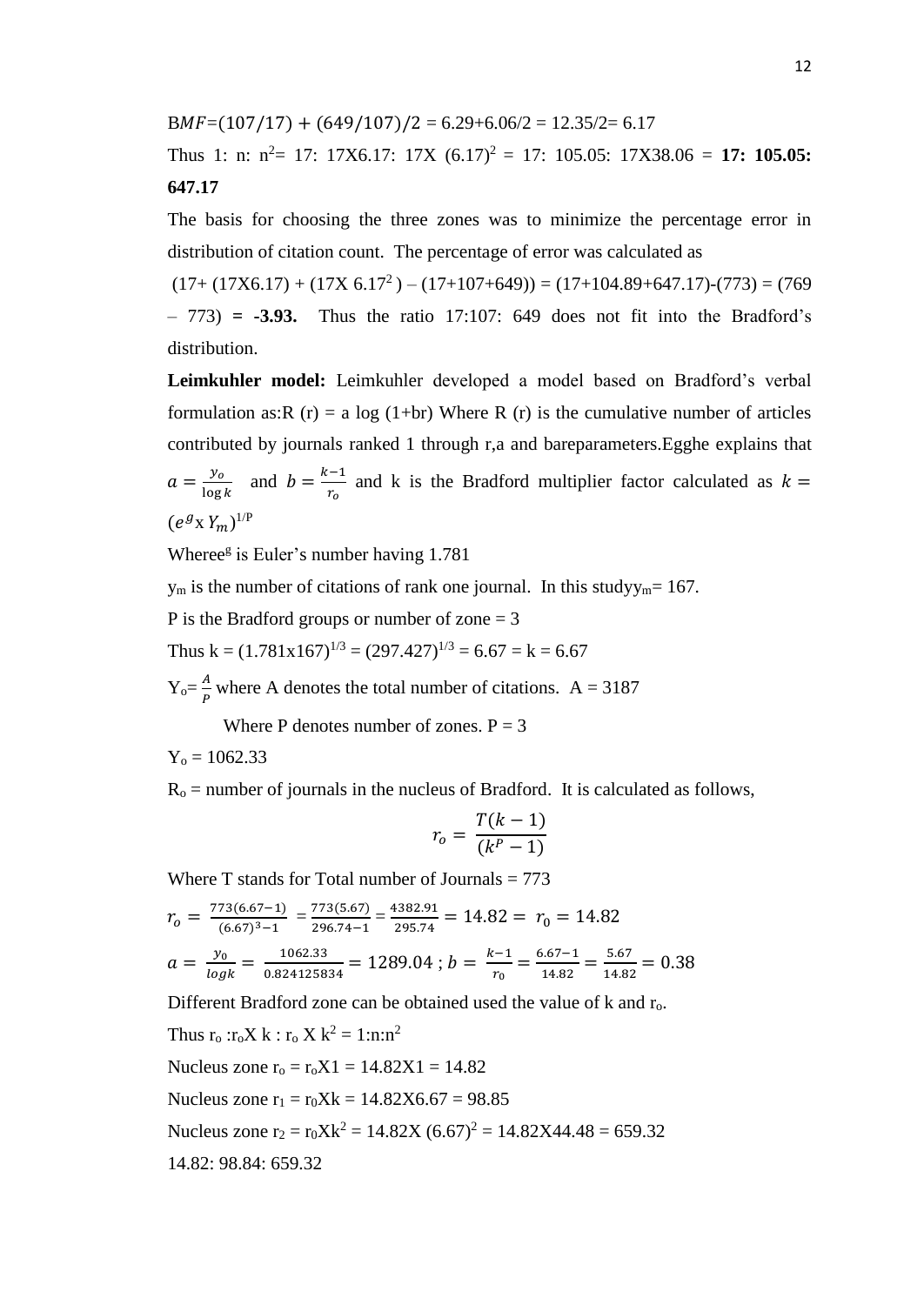Percentage of error is  $\frac{14.82+98.85+659.32-773}{773}X100 = \frac{772.98-773}{773}$  $\frac{98-773}{773}X100\frac{0.02}{773}X100=$ 0.002

The percentage error is negligible. The number of journals in the nucleus is 14.82 and the mean value of the Bradford multiplier is 6.67. The application of Leimkuhler model to the data set proves that the Bradford law fits very well with the multiplier of 6.67.

| <b>Rank</b>    | No. Jls        | Cum.<br>No. of<br>Jls | No.<br><b>Cits</b> | Cum. of<br><b>Cits</b> | Log of<br>Cum. no<br>of jls | $%$ of<br><b>Cits</b> | % of Cum.<br>of Cits | $%$ of<br><b>Tot Jls</b> | <b>Zones</b> |
|----------------|----------------|-----------------------|--------------------|------------------------|-----------------------------|-----------------------|----------------------|--------------------------|--------------|
| $\mathbf{1}$   | $\mathbf{1}$   | $\mathbf{1}$          | 167                | 167                    | $\boldsymbol{0}$            | 5.24                  | 5.24                 | 0.12                     |              |
| $\overline{2}$ | $\mathbf{1}$   | $\overline{2}$        | 121                | 288                    | 0.30                        | 3.79                  | 9.03                 | 0.12                     |              |
| 3              | $\mathbf{1}$   | $\overline{3}$        | 85                 | 373                    | 0.47                        | 2.66                  | 11.70                | 0.12                     |              |
| $\overline{4}$ | $\mathbf{1}$   | $\overline{4}$        | 77                 | 450                    | 0.60                        | 2.41                  | 14.11                | 0.12                     |              |
| 5              | $\mathbf{1}$   | 5                     | 74                 | 524                    | 0.69                        | 2.32                  | 16.44                | 0.12                     |              |
| 6              | $\mathbf{1}$   | 6                     | 64                 | 588                    | 0.77                        | 2.00                  | 18.44                | 0.12                     |              |
| $\overline{7}$ | $\overline{2}$ | 8                     | 110                | 698                    | 0.90                        | 3.45                  | 21.90                | 0.25                     |              |
| 8              | $\mathbf{1}$   | 9                     | 53                 | 751                    | 0.95                        | 1.66                  | 23.56                | 0.12                     |              |
| 9              | $\mathbf{1}$   | 10                    | 40                 | 791                    | $\mathbf{1}$                | 1.25                  | 24.81                | 0.12                     |              |
| 10             | $\mathbf{1}$   | 11                    | 39                 | 830                    | 1.04                        | 1.22                  | 26.04                | 0.12                     |              |
| 11             | $\mathbf{1}$   | 12                    | 36                 | 866                    | 1.07                        | 1.12                  | 27.17                | 0.12                     |              |
| 12             | $\mathbf{1}$   | 13                    | 35                 | 901                    | 1.11                        | 1.09                  | 28.27                | 0.12                     |              |
| 13             | $\overline{2}$ | 15                    | 66                 | 967                    | 1.17                        | 2.07                  | 30.34                | 0.25                     |              |
|                | 15             |                       | 967                |                        | 10.12                       |                       |                      |                          | Zone 1       |
| 14             | $\mathbf{1}$   | 16                    | 30                 | 997                    | 1.20                        | 0.94                  | 31.28                | 0.12                     |              |
| 15             | $\mathbf{1}$   | 17                    | 28                 | 1025                   | 1.23                        | 0.87                  | 32.16                | 0.12                     |              |
| 16             | $\overline{2}$ | 19                    | 52                 | 1077                   | 1.27                        | 1.63                  | 33.79                | 0.25                     |              |
| 17             | $\overline{4}$ | 23                    | 96                 | 1173                   | 1.36                        | 3.01                  | 36.80                | 0.51                     |              |
| 18             | $\mathbf{2}$   | 25                    | 46                 | 1219                   | 1.39                        | 1.44                  | 38.24                | 0.25                     |              |
| 19             | 3              | 28                    | 63                 | 1282                   | 1.44                        | 1.97                  | 40.22                | 0.38                     |              |
| 20             | $\mathbf{1}$   | 29                    | 19                 | 1301                   | 1.46                        | 0.59                  | 40.82                | 0.12                     |              |
| 21             | 3              | 32                    | 54                 | 1355                   | 1.50                        | 1.69                  | 42.51                | 0.38                     |              |
| 22             | 1              | 33                    | 17                 | 1372                   | 1.51                        | 0.53                  | 43.04                | 0.12                     |              |
| 23             | 3              | 36                    | 48                 | 1420                   | 1.55                        | 1.50                  | 44.55                | 0.38                     |              |
| 24             | $\overline{4}$ | 40                    | 60                 | 1480                   | 1.60                        | 1.88                  | 46.43                | 0.51                     |              |

**Table 8. Zonal analysis with the multiplier of 6.67**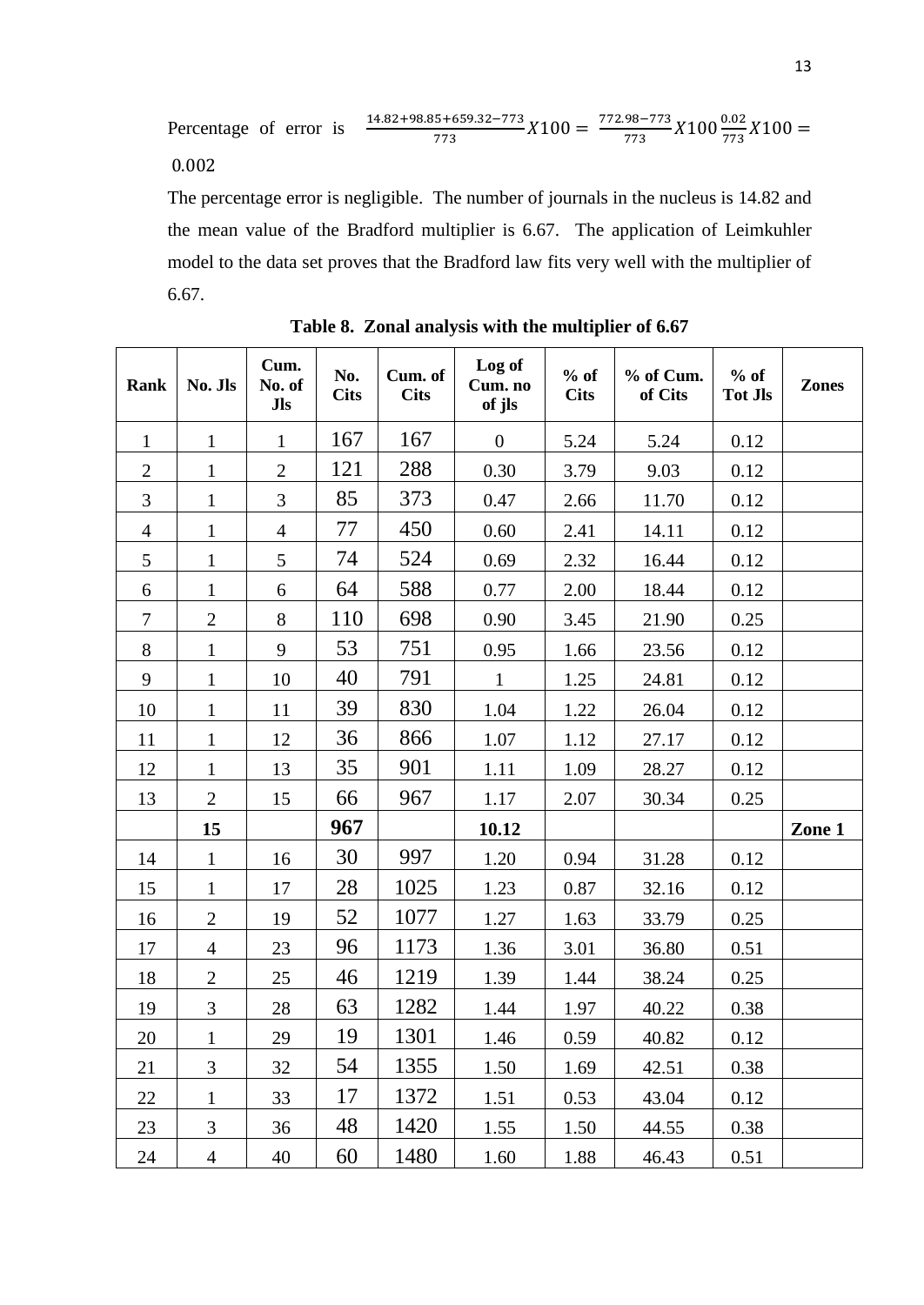|    | 649            |     | 1029 |      | 10.02 |       |       |       | Zone 3 |
|----|----------------|-----|------|------|-------|-------|-------|-------|--------|
| 38 | 414            | 773 | 414  | 3187 | 2.88  | 12.99 | 100   | 53.55 |        |
| 37 | 133            | 359 | 266  | 2773 | 2.55  | 8.34  | 87.00 | 17.20 |        |
| 36 | 59             | 226 | 177  | 2507 | 2.35  | 5.55  | 78.66 | 7.63  |        |
| 35 | 43             | 167 | 172  | 2330 | 2.22  | 5.39  | 73.10 | 5.56  |        |
|    | 109            |     | 1191 |      | 34.04 |       |       |       | Zone 2 |
| 34 | 19             | 124 | 95   | 2158 | 2.09  | 2.98  | 67.71 | 2.45  |        |
| 33 | 15             | 105 | 90   | 2063 | 2.02  | 2.82  | 64.73 | 1.94  |        |
| 32 | 11             | 90  | 77   | 1973 | 1.95  | 2.41  | 61.90 | 1.42  |        |
| 31 | 8              | 79  | 64   | 1896 | 1.89  | 2.00  | 59.49 | 1.03  |        |
| 30 | 6              | 71  | 54   | 1832 | 1.85  | 1.69  | 57.48 | 0.77  |        |
| 29 | $\overline{7}$ | 65  | 70   | 1778 | 1.81  | 2.19  | 55.78 | 0.90  |        |
| 28 | 2              | 58  | 22   | 1708 | 1.768 | 0.69  | 53.59 | 0.25  |        |
| 27 | 6              | 56  | 72   | 1686 | 1.74  | 2.25  | 52.90 | 0.77  |        |
| 26 | 6              | 50  | 78   | 1614 | 1.69  | 2.44  | 50.64 | 0.77  |        |
| 25 | $\overline{4}$ | 44  | 56   | 1536 | 1.64  | 1.75  | 48.19 | 0.51  |        |

**Table 9 . Leimkuhler model: Scattering of journals and citations over Bradford Zone**

| Zone           | No of<br>citations | No of<br><b>Journals</b> | $%$ of<br><b>Journals</b> | <b>Cumulative No. of</b><br><b>Citations</b> | <b>Cumulative No.</b><br>of Journals |  |
|----------------|--------------------|--------------------------|---------------------------|----------------------------------------------|--------------------------------------|--|
|                | 967                | 15                       | 1.94                      | 967                                          | 15                                   |  |
| $\overline{2}$ | 1191               | 109                      | 14.10                     | 2158                                         | 124                                  |  |
| 3              | 1029               | 649                      | 83.95                     | 3187                                         | 773                                  |  |
| Total          | 3187               | 773                      |                           |                                              |                                      |  |

It is perceived that the number of journals contributing citations to each zone increases by a multiplier of 6.67. The data of the zonal analysis shows that the first zone containing 15 journals contributed 967 citations are the most productive journals in law with 1.94% of total cited journals, the 109 journals of the second zone produced 1191 citations sharing 14.10% of total journals and the 649journals of the third zone produced 1029 citations sharing 83.95% of total journals. Each zone has approximately one-third of the total citations.

**Graphical Formulation:** The graphical formulation of the Bradford's law of scattering has been applied to the literature of Law. Table 3 represents Bradford Bibliogaph. To testify the applicability of Bradford's law of scattering, a graph plotted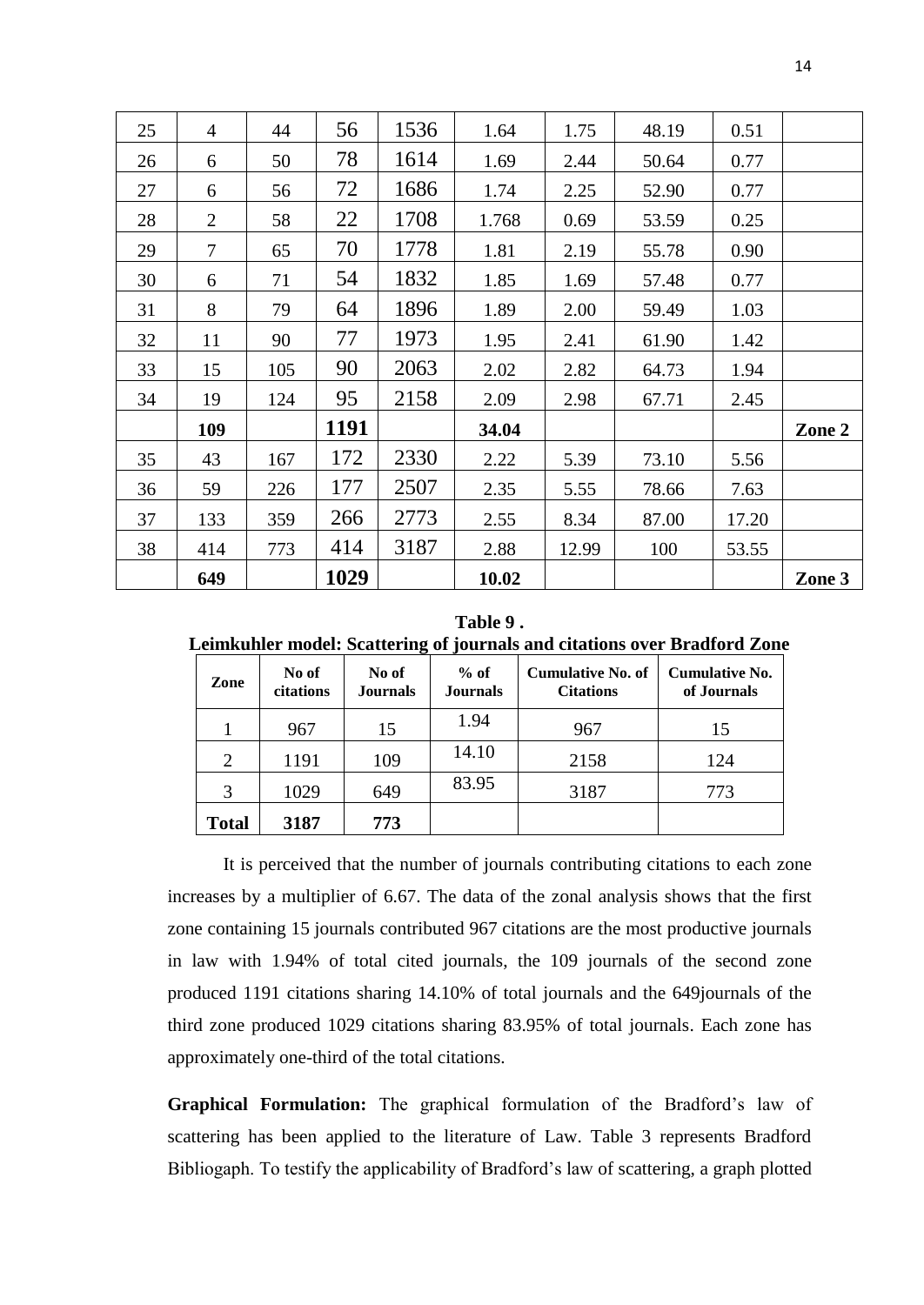with horizontal x axis represents the logarithmic of cumulative number of journals, and the vertical y axis represents cumulative number of citations. It is apparently known from the figure 1 that a rapid rise of exponential curve indicates very less number of journals cited highly and becomes linear curve followed by droop towards tails shows that maximum number of journals cited very less.

| <b>Cumulative No.</b><br>No. of<br><b>Journals</b><br>of Journals |                | No. of<br>citations | <b>Cumulative no</b><br>of Citations | Log of Cumulative no of<br>journals |  |
|-------------------------------------------------------------------|----------------|---------------------|--------------------------------------|-------------------------------------|--|
| $\mathbf{1}$                                                      | $\mathbf{1}$   | 167                 | 167                                  | $\boldsymbol{0}$                    |  |
| $\mathbf{1}$                                                      | $\sqrt{2}$     | 121                 | 288                                  | 0.30                                |  |
| $\mathbf{1}$                                                      | 3              | 85                  | 373                                  | 0.47                                |  |
| $\mathbf{1}$                                                      | $\overline{4}$ | 77                  | 450                                  | 0.60                                |  |
| $\mathbf{1}$                                                      | 5              | 74                  | 524                                  | 0.69                                |  |
| $\mathbf{1}$                                                      | 6              | 64                  | 588                                  | 0.77                                |  |
| $\overline{c}$                                                    | 8              | 110                 | 698                                  | 0.90                                |  |
| $\mathbf{1}$                                                      | 9              | 53                  | 751                                  | 0.95                                |  |
| $\mathbf{1}$                                                      | 10             | 40                  | 791                                  | 1                                   |  |
| $\mathbf{1}$                                                      | 11             | 39                  | 830                                  | 1.04                                |  |
| $\mathbf{1}$                                                      | 12             | 36                  | 866                                  | 1.07                                |  |
| $\mathbf{1}$                                                      | 13             | 35                  | 901                                  | 1.11                                |  |
| $\mathbf{2}$                                                      | 15             | 66                  | 967                                  | 1.17                                |  |
| $\mathbf{1}$                                                      | 16             | 30                  | 997                                  | 1.20                                |  |
| $\mathbf{1}$                                                      | 17             | 28                  | 1025                                 | 1.23                                |  |
| $\overline{c}$                                                    | 19             | 52                  | 1077                                 | 1.27                                |  |
| $\overline{4}$                                                    | 23             | 96                  | 1173                                 | 1.36                                |  |
| $\mathbf{2}$                                                      | 25             | 46                  | 1219                                 | 1.39                                |  |
| $\mathfrak{Z}$                                                    | 28             | 63                  | 1282                                 | 1.44                                |  |
| $\mathbf{1}$                                                      | 29             | 19                  | 1301                                 | 1.46                                |  |
| $\mathfrak{Z}$                                                    | 32             | 54                  | 1355                                 | 1.50                                |  |
| $\mathbf 1$                                                       | 33             | 17                  | 1372                                 | 1.51                                |  |
| 3                                                                 | 36             | 48                  | 1420                                 | 1.55                                |  |
| $\overline{4}$                                                    | 40             | 60                  | 1480                                 | 1.60                                |  |
| $\overline{4}$                                                    | 44             | 56                  | 1536                                 | 1.64                                |  |
| 6                                                                 | 50             | 78                  | 1614                                 | 1.69                                |  |
| 6                                                                 | 56             | 72                  | 1686                                 | 1.74                                |  |

**Table 10. Bradford Bibliography**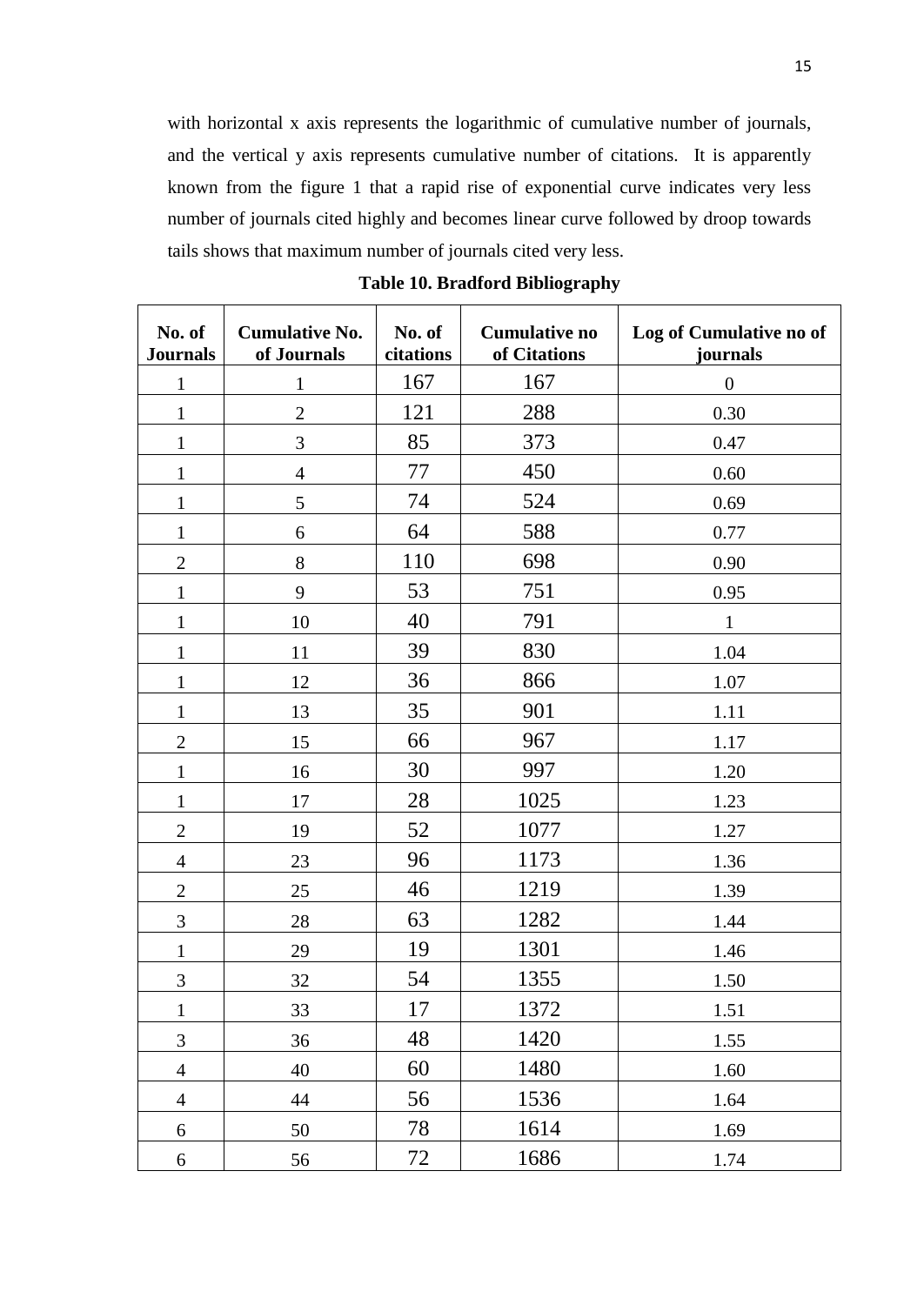| $\overline{2}$ | 58  | 22   | 1708 | 1.76 |
|----------------|-----|------|------|------|
| 7              | 65  | 70   | 1778 | 1.81 |
| 6              | 71  | 54   | 1832 | 1.85 |
| 8              | 79  | 64   | 1896 | 1.89 |
| 11             | 90  | 77   | 1973 | 1.95 |
| 15             | 105 | 90   | 2063 | 2.02 |
| 19             | 124 | 95   | 2158 | 2.09 |
| 43             | 167 | 172  | 2330 | 2.22 |
| 59             | 226 | 177  | 2507 | 2.35 |
| 133            | 359 | 266  | 2773 | 2.55 |
| 414            | 773 | 414  | 3187 | 2.88 |
| 773            |     | 3187 |      |      |





## **7. DISCUSSIONS AND CONCLUSION**

This study reveals that some of the law research scholars lack uniformity and consistency in rendering citations. There was no standard abbreviation followed in rendering journal titles. The verbal formulation of Bradford's law of scattering was tested by dividing the total number of journal citation into three zones. The law journal distribution revealed the ratio as 17:107:649. The ratio indicates that the number of journal titles in each zone was not increasing geometrically. The verbal formulation is inappropriate with the journal titles in Law. Leimkuhler model is then applied for the verification of Bradford's law of scattering. It is found that law fits the journal distribution, as the percentage of error is most negligible (0.002%). The rank list of journals revealed that the most cited journal was American Journal of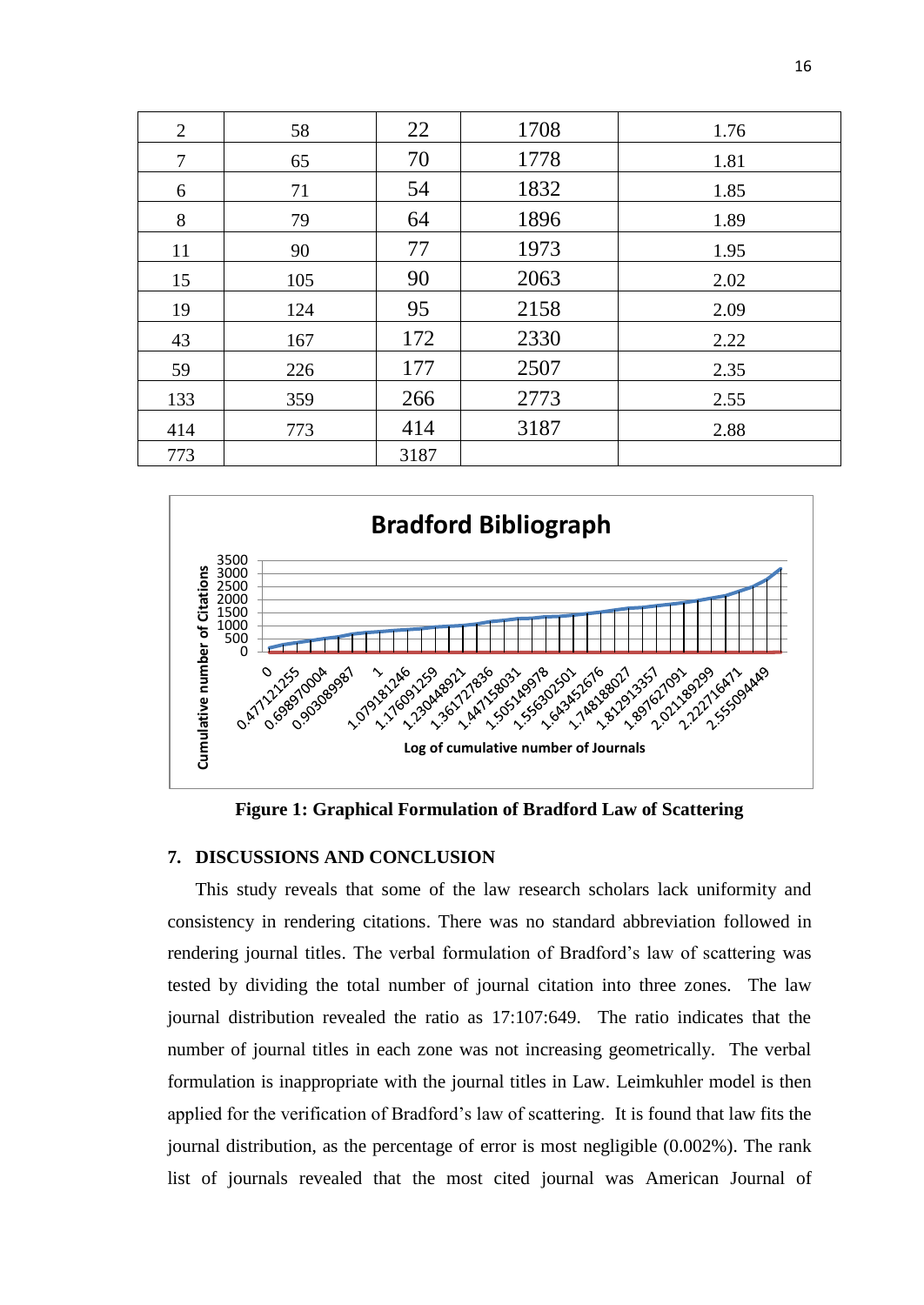International Law (USA) with 5.24% of citation, followed by the Journal of Indian Law Institute (India) with 3.79% of citation and International and Comparative Law Quarterly (UK) with 2.66% of citation. The rank list of journals shows that among 773 journals cited only 25 journals accounted for more than 75% (79.1) of the citations and therefore they may be considered as core journals. It may be observed that journals published 333 years ago had been cited by law researchers. It is also observed that law researcher cited more than 20% of non-law journal in their studies.

The quality of this kind of research is mainly depending on the accuracy and correctness of the citations provided by the research scholars in their doctoral dissertations. This study focuses on appropriateness of Bradford's Law of Scattering in the discipline of Law. It helps the law librarian to identify the core law journals, and also about the scattering phenomena of legal literatures in law journals. A complete bibliometric study needs to be conducted in the discipline of Law to determine the information use pattern of law researcher and to trace the trend of research more accurately.

#### **References**

- Arjun, Lal & Panda, Krishna C. (1999) Bradford's law and its application to bibliographical of Plant Pathology dissertations: An analytical approach. *Library Science: with a Slant to Documentation Information Studies*, 36(3), 193-206.
- Asha, Rani (2014),Citation analysis of management Doctoral Dissertations submitted to the Universities of Haryana, Punjab & Himachal Pradesh, Ph.D thesis, Kurukshetra University.
- Bradford, S.C. (2011) Documentation. (Crosby Lockwood and Sons: London), 1948.
- Dhanamjaya, Talawar, Mulla and Chowdappa, Visibility of Reference Patterns in the Doctoral Theses of Engineering and Technology: A Citation Analysis Study. *PEARL-A Journal of Library and Information Science*, 5(2), 59-70.
- http://shodhganga.inflibnet.ac.in
- https://lib.law.washington.edu/cilp/abbrev.html
- Joginder Singh Burman, and Sheela M, (2011) Citation analysis of dissertations of law submitted to University of Delhi*. Library Philosophy and Practice.* available at http://unllib.unl.edu/LPP/